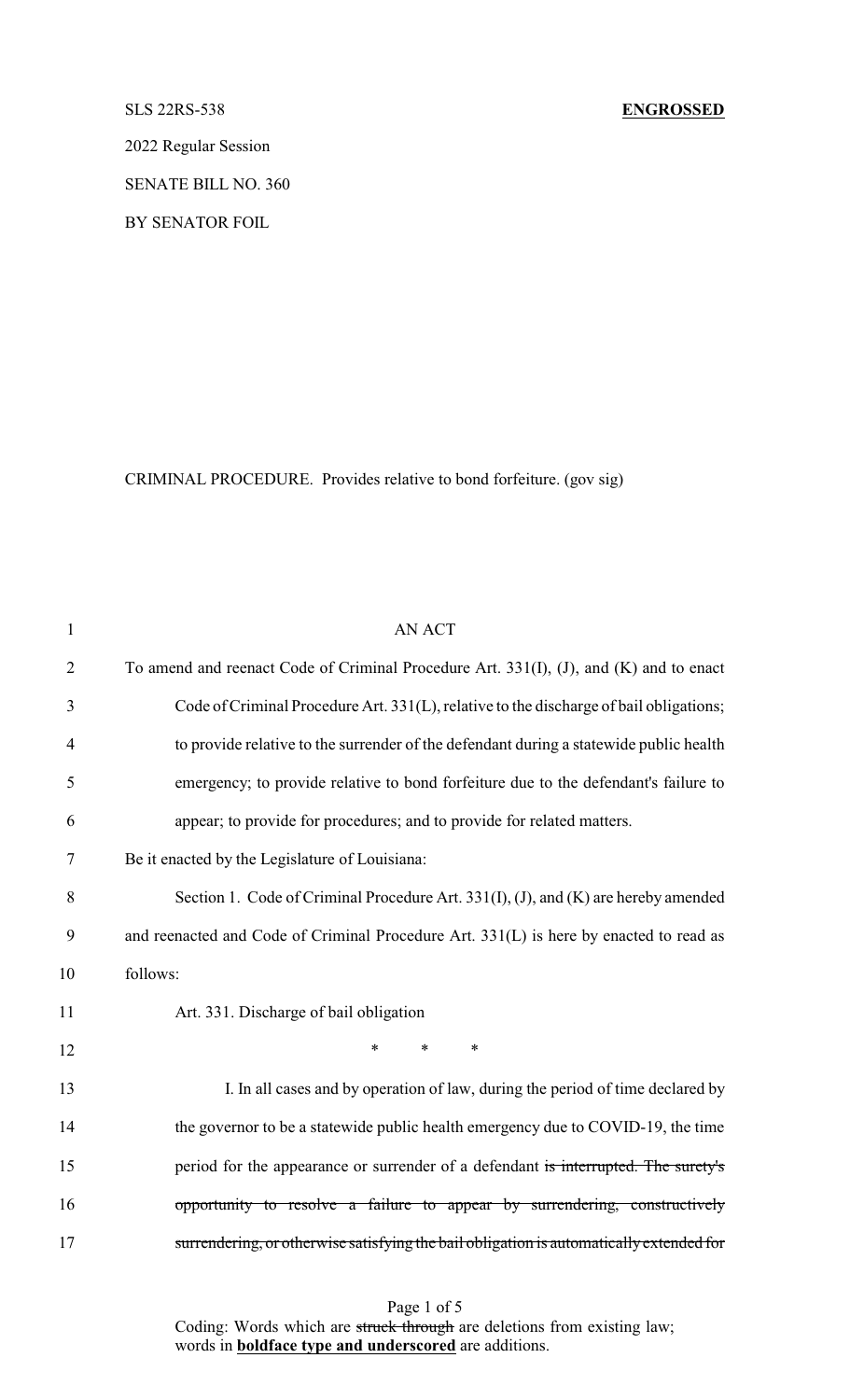| $\mathbf{1}$   | one hundred eighty days following the declared end of the state of emergency or      |
|----------------|--------------------------------------------------------------------------------------|
| $\overline{2}$ | from the date of proper notice of a failure to appear to the defendant, surety agent |
| 3              | and surety, whichever is later, without need for the filing of any motion. shall be  |
| $\overline{4}$ | calculated as follows:                                                               |
| 5              | (1) For cases when the defendant failed to appear in court and one                   |
| 6              | hundred eighty days from the date the notice of warrant for arrest was sent has      |
| 7              | not elapsed prior to March 11, 2020, the one hundred eighty day period               |
| 8              | required before filing a rule to show cause to obtain a judgment of bond             |
| 9              | forfeiture shall not begin to run until March 17, 2022.                              |
| 10             | (2) For cases when the defendant failed to appear in court between                   |
| 11             | March 11, 2020, and August 31, 2020, the one hundred eighty day period               |
| 12             | required before filing a rule to show cause to obtain a judgment of bond             |
| 13             | forfeiture shall not begin to run until June 1, 2022.                                |
| 14             | (3) For cases when the defendant failed to appear in court between                   |
| 15             | September 1, 2020, and February 28, 2021, the one hundred eighty day period          |
| 16             | required before filing a rule to show cause to obtain a judgment of bond             |
| 17             | forfeiture shall not begin to run until August 1, 2022.                              |
| 18             | (4) For cases when the defendant failed to appear in court between                   |
| 19             | March 1, 2021, and August 31, 2021, the one hundred eighty day period                |
| 20             | required before filing a rule to show cause to obtain a judgment of bond             |
| 21             | forfeiture shall not begin to run until October 1, 2022.                             |
| 22             | (5) For cases when the defendant failed to appear in court between                   |
| 23             | September 1, 2021, and March 16, 2022, the one hundred eighty day period             |
| 24             | required before filing a rule to show cause to obtain a judgment of bond             |
| 25             | forfeiture shall not begin to run until December 1, 2022.                            |
| 26             | (6) For cases when the defendant failed to appear in court on or after               |
| 27             | March 17, 2022, the one hundred eighty day period required before filing a rule      |
| 28             | to show cause to obtain a judgment of bond forfeiture shall begin to run after       |
| 29             | the notice of warrant for arrest is sent pursuant to Article 335.                    |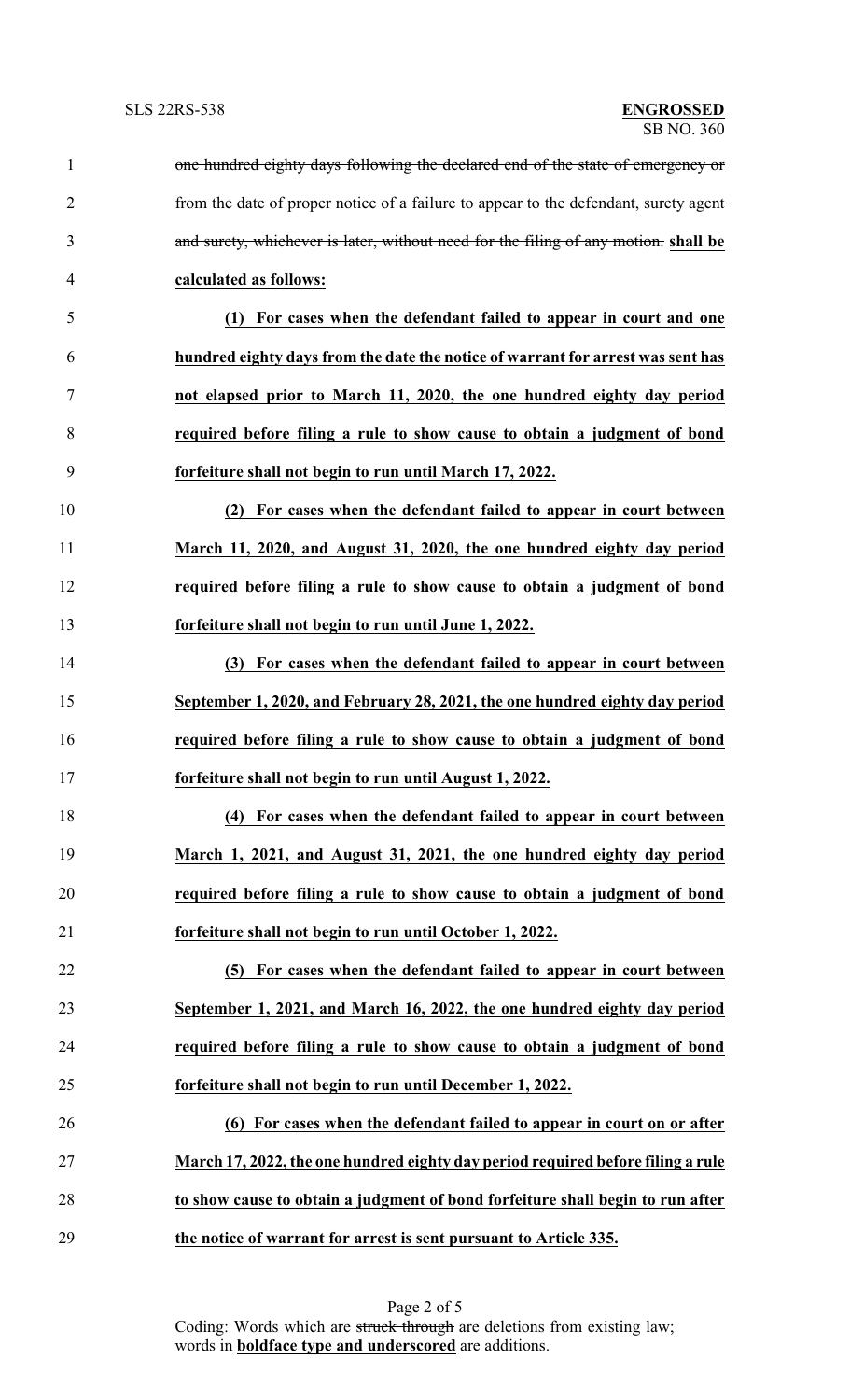| $\mathbf{1}$   | <b>J.(1)</b> Additionally, a surety may file a motion in the criminal court of records        |
|----------------|-----------------------------------------------------------------------------------------------|
| $\overline{2}$ | seeking additional time to surrender a defendant citing specific circumstances related        |
| 3              | to COVID-19 and pertaining to the defendant in $\alpha$ the criminal matter. A motion         |
| $\overline{4}$ | seeking relief pursuant to this Paragraph shall be filed prior to or at a hearing             |
| 5              | on a rule to show cause to obtain a judgment of bond forfeiture. The motion                   |
| 6              | shall include all of the following as a bona fide effort of active investigation in           |
| $\tau$         | the recovery of the defendant:                                                                |
| 8              | (a) A sworn affidavit affirming efforts to locate and recover the                             |
| 9              | defendant.                                                                                    |
| 10             | (b) A signed agreement of the engagement contract between the bail                            |
| 11             | bondsman surety and the fugitive recovery team.                                               |
| 12             | (c) Evidence of the last contact between the bail bondsman and either the                     |
| 13             | defendant's next of kin or the indemnitor of the defendant.                                   |
| 14             | (2) If the motion meets the requirements of this Paragraph, the court                         |
| 15             | may grant an additional extension of time not to exceed one hundred eighty                    |
| 16             | days. If the court grants an extension of time, the rule to show cause hearing                |
| 17             | shall be continued after the expiration of the extension of time. If the motion               |
| 18             | does not meet the requirements of this Paragraph, the court may deny the                      |
| 19             | motion.                                                                                       |
| 20             | <b>J.K.</b> In cases which were continued by the court during the time period                 |
| 21             | declared by the governor to be a statewide public health emergency due to                     |
| 22             | COVID-19, it is required that notice of any new date be provided to the defendant             |
| 23             | or his duly appointed agent and his personal surety or the commercial surety or the           |
| 24             | agent or bondsman who posted the bail undertaking for the commercial surety in                |
| 25             | accordance with Article 330(D).                                                               |
| 26             | K.L. The court shall order the bail obligation canceled when there is no                      |
| 27             | further liability thereon.                                                                    |
| 28             | Section 2. This Act shall become effective upon signature by the governor or, if not          |
| 29             | signed by the governor, upon expiration of the time for bills to become law without signature |

Page 3 of 5 Coding: Words which are struck through are deletions from existing law; words in **boldface type and underscored** are additions.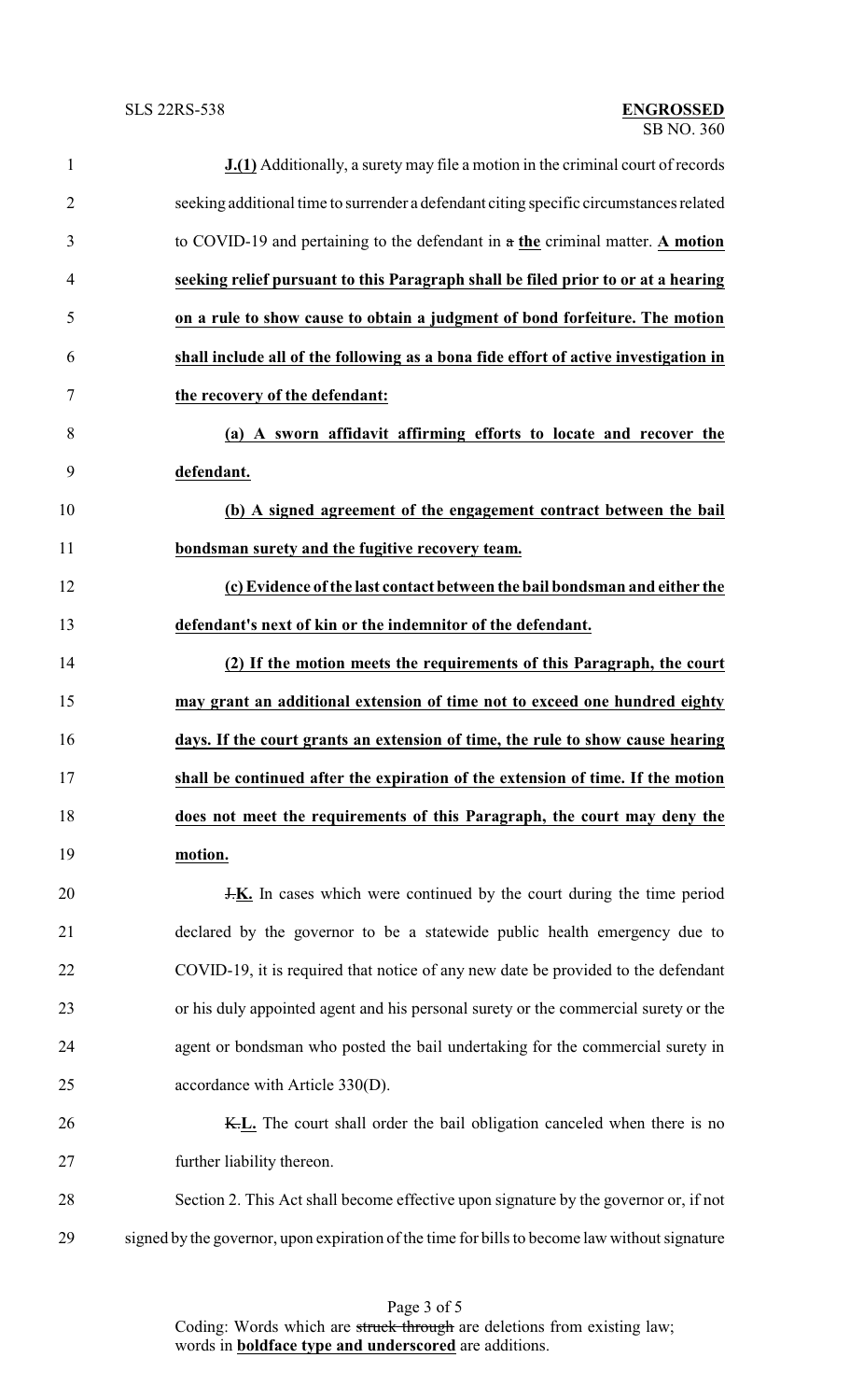- 1 by the governor, as provided by Article III, Section 18 of the Constitution of Louisiana. If
- 2 vetoed by the governor and subsequently approved by the legislature, this Act shall become
- 3 effective on the day following such approval.

The original instrument was prepared by Michelle D. Ridge. The following digest, which does not constitute a part of the legislative instrument, was prepared by Whitney Kauffeld.

## DIGEST SB 360 Engrossed 2022 Regular Session Foil

Present law provides relative to bail undertaking and provides that upon conviction in any case, the bail undertaking ends and the surety is relieved of all obligation under the bail undertaking. Provides that the court may require the defendant to post another bail undertaking or may release the defendant on bail without security. Provides that, with written approval of the surety, the existing bail undertaking may continue. Present law further provides for surrender of the defendant by the surety.

Proposed law retains present law and provides that during the statewide public health emergency due to COVID-19, the officer charged with the defendant's detention may refuse the surrender of the defendant due to the state of emergency. Provides that the officer must give the defendant and the surety a certificate of refusal and written notice for a new appearance date.

Present law provides that during the COVID-19 public health emergency, the time period for the appearance or surrender of a defendant is interrupted. Provides that the surety's opportunity to resolve a failure to appear is automatically extended for 180 days following the declared end of the state of emergency or from the date proper notice of failure to appear is given to the defendant, surety agent, and surety whichever is later, without the need to file a court motion.

Proposed law deletes provisions of present law that interrupted the time period for the appearance or surrender of a defendant and the automatic extension of time for the surety to resolve a failure to appear.

Depending on the date the defendant failed to appear in court, proposed law sets the date for when the 180-day time period begins to run before a rule to show cause to obtain a judgment of bond forfeiture may be filed.

Present law allows a surety to file a motion in the criminal court of records seeking additional time to surrender a defendant provided specific circumstances related to COVID-19 and pertaining to the defendant in the criminal matter are cited.

Proposed law retains present law and provides that a motion seeking present law relief must be filed prior to or at the hearing on a rule to show cause to obtain a judgement of bond forfeiture and include a sworn affidavit of efforts to locate the defendant, an engagement contract between the bondsman and the recovery team and the last communication between the defendant's next of kin or indemnitor.

Proposed law provides that if the motion meets the requirements, the court must grant the motion and allow an additional time to surrender the defendant. The rule to show cause must be continued until after the expiration of the extension of time. If the motion does not meet the requirements, the court will deny the motion.

Effective upon signature of the governor or lapse of time for gubernatorial action.

Page 4 of 5 Coding: Words which are struck through are deletions from existing law; words in **boldface type and underscored** are additions.